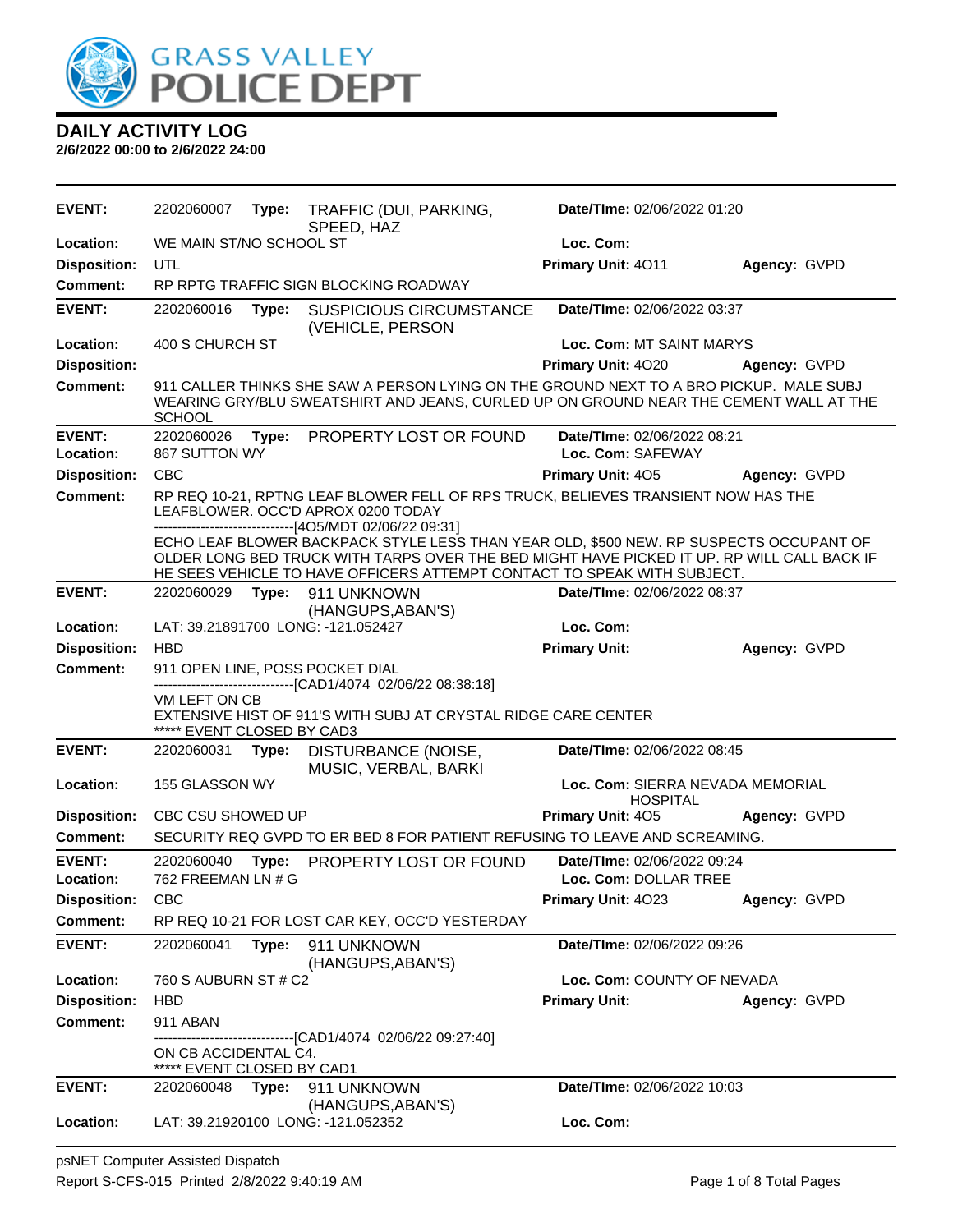

| <b>Disposition:</b>                    | <b>HBD</b>                                                                                                                                                                          | <b>Primary Unit:</b>                                   | Agency: GVPD |  |  |  |
|----------------------------------------|-------------------------------------------------------------------------------------------------------------------------------------------------------------------------------------|--------------------------------------------------------|--------------|--|--|--|
| <b>Comment:</b>                        | 911 OPEN LINE, RUSTLING SOUND HEARD, POSS POCKET DIAL                                                                                                                               |                                                        |              |  |  |  |
|                                        | --------------------------------[CAD2/4116 02/06/22 10:04:03]<br>ON CALL BACK, LINE RANG, BUSY SIGNAL, UNABLE TO LEAVE MSG                                                          |                                                        |              |  |  |  |
|                                        | --------------------------------[CAD2/4116 02/06/22 10:04:49]                                                                                                                       |                                                        |              |  |  |  |
|                                        | NEG HISTORY WITH NUMBER<br>--------------------------------[CAD2/4116 02/06/22 10:05:49]                                                                                            |                                                        |              |  |  |  |
|                                        | ADDITIONAL CALL BACK, NEG ANSWER, LEFT VM<br>***** EVENT CLOSED BY CAD3                                                                                                             |                                                        |              |  |  |  |
| <b>EVENT:</b>                          | 2202060052 Type: FOLLOWUP                                                                                                                                                           | Date/TIme: 02/06/2022 10:15                            |              |  |  |  |
| Location:                              | <b>NEAL ST/SO AUBURN ST</b>                                                                                                                                                         | Loc. Com:                                              |              |  |  |  |
| <b>Disposition:</b>                    | <b>HBD</b>                                                                                                                                                                          | <b>Primary Unit:</b>                                   | Agency: GVPD |  |  |  |
| <b>Comment:</b>                        | RP REQ 10-21 REF CASE# G2200318<br>***** EVENT CLOSED BY CAD3                                                                                                                       |                                                        |              |  |  |  |
| <b>EVENT:</b>                          | 2202060053 Type: WELFARE CHECK                                                                                                                                                      | Date/TIme: 02/06/2022 10:24                            |              |  |  |  |
| Location:                              | SIERRA COLLEGE DR/RIDGE RD                                                                                                                                                          | Loc. Com: IFO NUHS                                     |              |  |  |  |
| <b>Disposition:</b><br><b>Comment:</b> | UTL                                                                                                                                                                                 | <b>Primary Unit: 405</b>                               | Agency: GVPD |  |  |  |
|                                        | 911 FEMALE CARRYING BELONGINGS WFA, APROX 30 YOA, BLONDE HAIR, GRY SWEATSHIRT, PINK PAJAMA<br>PANTS, WALKING UP RIDGE RD TOWARD SIERRA COLLEGE. RP ATTEMPTED TO REASON WITH HER BUT |                                                        |              |  |  |  |
|                                        | SHE WAS NOT COOPERATIVE, NEG MEDICAL. RP WILL BE IN THE AREA                                                                                                                        |                                                        |              |  |  |  |
|                                        | --------------------------------[CAD2/4116 02/06/22 10:25:00]<br>EVENT CALL TYPE CHANGED FROM TRE                                                                                   |                                                        |              |  |  |  |
|                                        | -------------------------------[CAD2/4116 02/06/22 10:32:10]                                                                                                                        |                                                        |              |  |  |  |
| <b>EVENT:</b>                          | EVENT CALL TYPE CHANGED FROM DIS<br>2202060054 Type: WELFARE CHECK                                                                                                                  | Date/TIme: 02/06/2022 10:29                            |              |  |  |  |
| Location:                              | 235 CHAPEL ST<br>Loc. Com: ST PATRICK'S CATHOLIC CHURCH                                                                                                                             |                                                        |              |  |  |  |
| <b>Disposition:</b>                    | <b>CBC</b>                                                                                                                                                                          | <b>Primary Unit: 4015</b>                              | Agency: GVPD |  |  |  |
| <b>Comment:</b>                        | RP RPTG SHE IS OUT WITH CONFUSED ELDERLY MALE. POSS DEMENTIA<br>WMA OR HMA LSW FLANNEL, JEANS, WHI FUZZY JACKET                                                                     |                                                        |              |  |  |  |
| <b>EVENT:</b>                          | 2202060055<br>Type: WELFARE CHECK                                                                                                                                                   | Date/TIme: 02/06/2022 10:29                            |              |  |  |  |
| Location:                              | <b>150 CATHERINE LN</b>                                                                                                                                                             | Loc. Com: SIERRA NEVADA MEMORIAL<br><b>HOSPITAL ER</b> |              |  |  |  |
| <b>Disposition:</b>                    | <b>HBD</b>                                                                                                                                                                          | <b>Primary Unit:</b>                                   | Agency: GVPD |  |  |  |
| <b>Comment:</b>                        | 911 RP REQ TO SPEAK WITH MOBILE CRISIS UNIT, CURRENTLY IN THE ER                                                                                                                    |                                                        |              |  |  |  |
|                                        | --------------------------------[CAD2/4116 02/06/22 10:33:15]<br>10-39 SNMH ER, THEY WILL LET HER NURSE KNOW                                                                        |                                                        |              |  |  |  |
|                                        | ***** EVENT CLOSED BY CAD2                                                                                                                                                          |                                                        |              |  |  |  |
| <b>EVENT:</b>                          | 2202060062 Type: TRESPASS                                                                                                                                                           | Date/Time: 02/06/2022 11:11                            |              |  |  |  |
| Location:                              | 415 CENTRAL AV                                                                                                                                                                      | Loc. Com: MEMORIAL PARK                                |              |  |  |  |
| <b>Disposition:</b>                    | CBC 98T                                                                                                                                                                             | Primary Unit: 4023                                     | Agency: GVPD |  |  |  |
| <b>Comment:</b>                        | RP RPTNG TRANSIENT MALE, GRY HAIR ARPOX 60 YOA WITH EXCESSIVE AMOUNTS OF PERSONAL<br>PROPERTY LOITERING AROUND THE BLEACHERS AT THE BALLPARK. REQ HE BE MOVED ALONG                 |                                                        |              |  |  |  |
| <b>EVENT:</b>                          | 2202060064<br>Type:<br>911                                                                                                                                                          | Date/TIme: 02/06/2022 11:18                            |              |  |  |  |
| Location:                              | UNKNOWN/HANGUPS, ABANS<br>692 FREEMAN LN # A                                                                                                                                        | Loc. Com: RALEYS                                       |              |  |  |  |
| <b>Disposition:</b>                    | <b>HBD</b>                                                                                                                                                                          | <b>Primary Unit:</b>                                   | Agency: GVPD |  |  |  |
| <b>Comment:</b>                        | 911 ACCIDENTAL C4                                                                                                                                                                   |                                                        |              |  |  |  |
| <b>EVENT:</b>                          | 2202060067<br>TRAFFIC (DUI, PARKING,<br>Type:                                                                                                                                       | Date/TIme: 02/06/2022 11:26                            |              |  |  |  |
|                                        | SPEED, HAZ                                                                                                                                                                          |                                                        |              |  |  |  |
| Location:                              | 1913 NEVADA CITY HY                                                                                                                                                                 | Loc. Com: ARCO AMPM                                    |              |  |  |  |
| <b>Disposition:</b>                    | <b>ARA</b>                                                                                                                                                                          | Primary Unit: 405                                      | Agency: GVPD |  |  |  |
| Case No:                               | G2200324                                                                                                                                                                            |                                                        |              |  |  |  |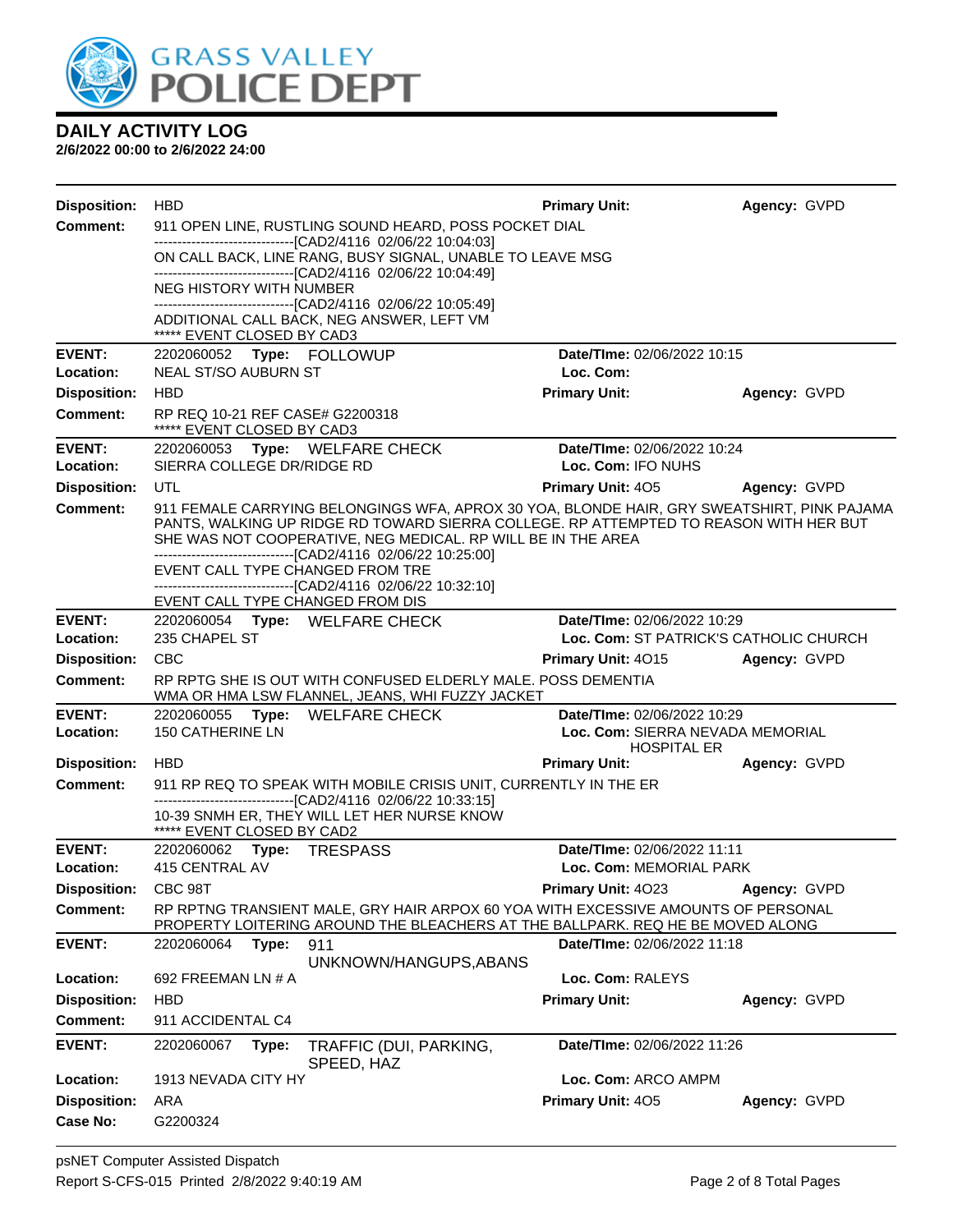

#### **2/6/2022 00:00 to 2/6/2022 24:00**

| <b>Comment:</b>                  |                                             | 911 CALLER RPTG MALE SUBJ TRYING TO WALK INTO TRAFFIC ON BRUNSWICK. RP ADV MALE AND FEMALE<br>HAVE SUBJ ON THE GROUND DETAINING HIM.                            |                                        |                                       |
|----------------------------------|---------------------------------------------|-----------------------------------------------------------------------------------------------------------------------------------------------------------------|----------------------------------------|---------------------------------------|
|                                  | RP ADV CHP DROVE BY                         | --------------------------------[CAD1/4074_02/06/22 11:27:38]                                                                                                   |                                        |                                       |
|                                  |                                             | -------------------------------[CAD2/4116 02/06/22 11:27:47]                                                                                                    |                                        |                                       |
|                                  | ADDITIONAL RP RPTNG SAME                    | ------------------------------[CAD1/4074 02/06/22 11:28:05]                                                                                                     |                                        |                                       |
|                                  |                                             | RP ADV MALE AND FEMALE TRYING TO WALK SUBJ TO GAS STATION.                                                                                                      |                                        |                                       |
|                                  |                                             | WMA LSW BLK JACKET, BLU JEANS APPROX 30 YOA<br>-------------------------------[CAD1/4074_02/06/22 11:28:13]                                                     |                                        |                                       |
|                                  | RP THINKS SUBJ IS 11550                     |                                                                                                                                                                 |                                        |                                       |
|                                  |                                             | ------------------------------[CAD1/4074 02/06/22 11:28:28]<br>SUBS CURRENTLY AT THE ICE MACHINE<br>------------------------------[CAD1/4074_02/06/22 11:36:47] |                                        |                                       |
|                                  | 10-39 CALFIRE                               |                                                                                                                                                                 |                                        |                                       |
|                                  | 10-39 CALFIRE CAN 10-22                     | -------------------------------[CAD2/4116 02/06/22 11:40:16]                                                                                                    |                                        |                                       |
|                                  |                                             | -------------------------------[CAD3/3980_02/06/22 11:57:14]                                                                                                    |                                        |                                       |
| <b>EVENT:</b>                    |                                             | ISSUED CASE# G2200324 FOR AGENCY GVPD by UNIT 4O5<br>2202060071 Type: 911 UNKNOWN                                                                               | Date/TIme: 02/06/2022 11:46            |                                       |
|                                  |                                             | (HANGUPS, ABAN'S)                                                                                                                                               |                                        |                                       |
| Location:                        | LAT: 39.22767200 LONG: -121.035004          |                                                                                                                                                                 | Loc. Com:                              |                                       |
| <b>Disposition:</b>              | <b>HBD</b>                                  |                                                                                                                                                                 | <b>Primary Unit:</b>                   | Agency: GVPD                          |
| <b>Comment:</b>                  |                                             | 911 OPEN LINE, POSS TV IN BACKGROUND<br>-------------------------------[CAD1/4074_02/06/22 11:47:18]                                                            |                                        |                                       |
|                                  |                                             | EXTENSIVE HIST OF 911'S WITH SUBJ AT CRYSTAL RIDGE CARE CENTER<br>-------------------------------[CAD1/4074 02/06/22 11:47:47]                                  |                                        |                                       |
|                                  | VM LEFT ON CB<br>***** EVENT CLOSED BY CAD3 |                                                                                                                                                                 |                                        |                                       |
| <b>EVENT:</b>                    |                                             | 2202060074 Type: WELFARE CHECK                                                                                                                                  | Date/TIme: 02/06/2022 12:05            |                                       |
| Location:<br><b>Disposition:</b> | 616 SUTTON WY<br>UTL                        |                                                                                                                                                                 | <b>Primary Unit: 4023 Agency: GVPD</b> | Loc. Com: GRASS VALLEY GROCERY OUTLET |
| <b>Comment:</b>                  |                                             | RP RPTG THEY PICKED UP A HITCHHIKER WHO IS DELLUSIONAL AND POSS ENDANGERED TO WONDERING                                                                         |                                        |                                       |
|                                  |                                             | AROUND. SUBJ IS HALLUCINATING. RP DROPPED HER OFF AT LISTED. RP THINKS SUBJ MAY BE MISSING<br>OR USUALLY CARED FOR BY SOMEONE ELSE                              |                                        |                                       |
|                                  |                                             | -------------------------------[CAD1/4074_02/06/22 12:06:29]<br>WFA 30'S BLN HAIR LSW HOT PINK PRINT PAJAMAS WITH GREY DOWN JACKET.                             |                                        |                                       |
|                                  |                                             | SUBJ WAS ORIGINALLY WALKING UP AND DOWN RIDGE RD FOR AN HOUR                                                                                                    |                                        |                                       |
|                                  |                                             | ------------------------[CAD3/3980_02/06/22_12:08:58]                                                                                                           |                                        |                                       |
| <b>EVENT:</b>                    | 4O15 ADVISED<br>2202060077<br>Type:         | DISTURBANCE (NOISE,                                                                                                                                             | Date/TIme: 02/06/2022 12:20            |                                       |
|                                  |                                             | MUSIC, VERBAL, BARKI                                                                                                                                            |                                        |                                       |
| Location:                        | 905 WE MAIN ST                              |                                                                                                                                                                 | Loc. Com:                              |                                       |
| <b>Disposition:</b>              | ARA                                         |                                                                                                                                                                 | <b>Primary Unit:</b>                   | Agency: GVPD                          |
| <b>Case No:</b>                  | G2200325                                    |                                                                                                                                                                 |                                        |                                       |
| Comment:                         | RP STATES XRAY WILL NOT LEAVE.              | 911 CALLER RPTG HE HEARS XRAY 594 THE HOUSE AND SHOUTING AT THE NEIGHBORS FROM THE PORCH.<br>------------------------[CAD3/3980  02/06/22 12:21:12]             |                                        |                                       |
|                                  | 4015 ADVISED                                |                                                                                                                                                                 |                                        |                                       |
|                                  |                                             | -------------------------------[CAD3/3980_02/06/22 12:42:54]<br>ISSUED CASE# G2200325 FOR AGENCY GVPD by UNIT 4O23                                              |                                        |                                       |
| <b>EVENT:</b>                    | 2202060078<br>Type:                         | TRAFFIC (DUI, PARKING,<br>SPEED, HAZ                                                                                                                            | Date/TIme: 02/06/2022 12:29            |                                       |
| Location:                        | 640 E MAIN ST # 2                           |                                                                                                                                                                 |                                        | Loc. Com: DOKIMOS EAST MAIN PHARMACY  |

psNET Computer Assisted Dispatch Report S-CFS-015 Printed 2/8/2022 9:40:19 AM Page 3 of 8 Total Pages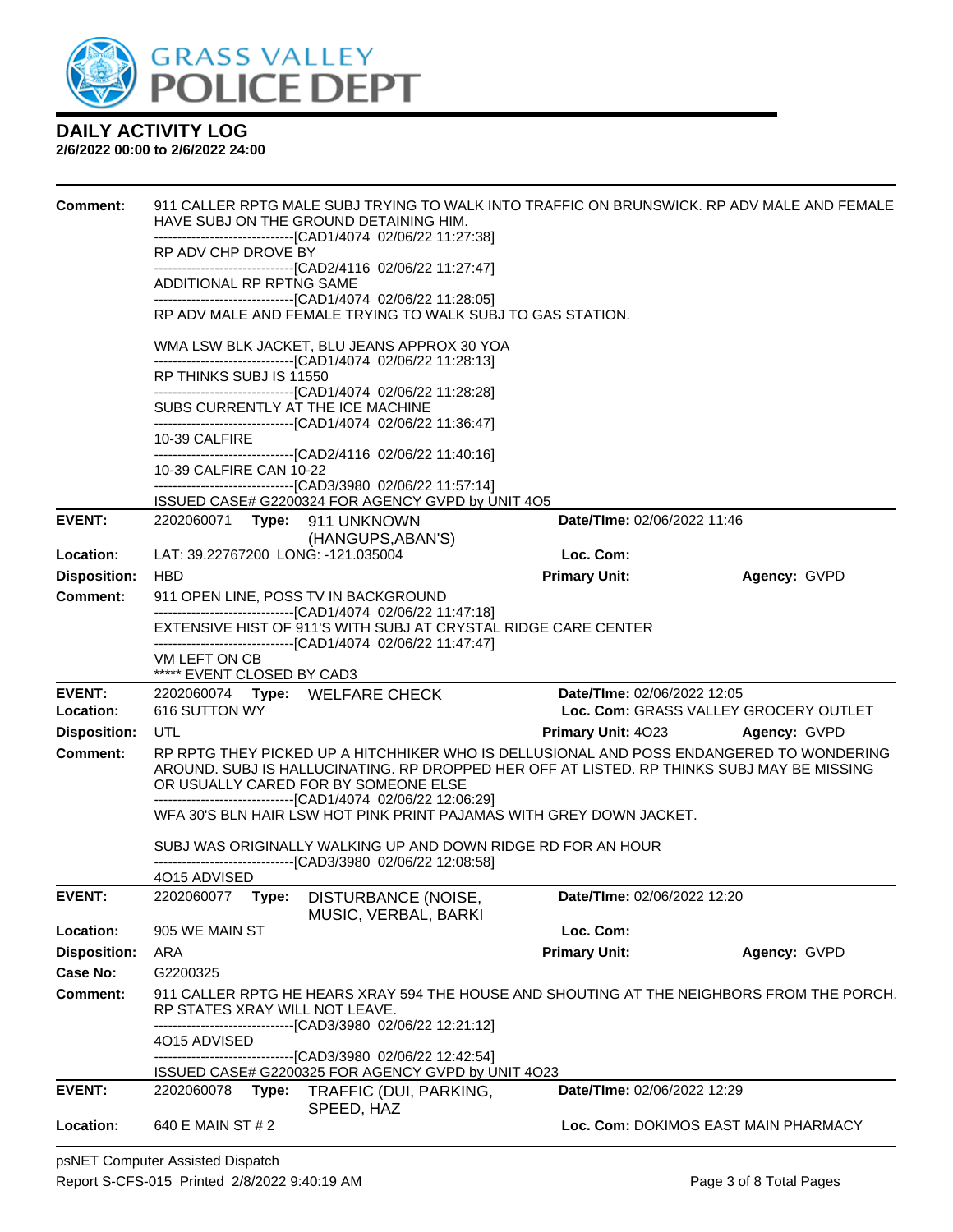

**2/6/2022 00:00 to 2/6/2022 24:00**

| <b>Disposition:</b> | <b>CBC</b>                                               |       |                                                                                                                                                                                                                                               | <b>Primary Unit: 405</b>                                                                    | Agency: GVPD                          |  |
|---------------------|----------------------------------------------------------|-------|-----------------------------------------------------------------------------------------------------------------------------------------------------------------------------------------------------------------------------------------------|---------------------------------------------------------------------------------------------|---------------------------------------|--|
| <b>Comment:</b>     |                                                          |       |                                                                                                                                                                                                                                               | 911 CALLER RPTG HBD MALE STAGGERING IN AND OUT OF THE RDWY. WMA 30'S BLN HAIR LSW NO SHIRT, |                                       |  |
|                     | JEANS.                                                   |       | -------------------------------[CAD3/3980_02/06/22 12:30:10]                                                                                                                                                                                  |                                                                                             |                                       |  |
|                     | <b>VOICED</b>                                            |       |                                                                                                                                                                                                                                               |                                                                                             |                                       |  |
| <b>EVENT:</b>       | 2202060079                                               | Type: | <b>RESTRAINING ORDERS (TRO,</b><br>OAH, CUSTODY, C                                                                                                                                                                                            | Date/TIme: 02/06/2022 12:30                                                                 |                                       |  |
| Location:           | 533 JENKINS ST                                           |       |                                                                                                                                                                                                                                               | Loc. Com:                                                                                   |                                       |  |
| <b>Disposition:</b> | <b>RPT REPORT TAKEN</b>                                  |       |                                                                                                                                                                                                                                               | Primary Unit: 4022                                                                          | Agency: GVPD                          |  |
| <b>Case No:</b>     | G2200326                                                 |       |                                                                                                                                                                                                                                               |                                                                                             |                                       |  |
| Comment:            |                                                          |       | RP RPTG RO VIOLATION VIA TEXT. REQ 10-21.<br>--------------------------------[CAD3/3980 02/06/22 13:53:48]                                                                                                                                    |                                                                                             |                                       |  |
|                     |                                                          |       | ISSUED CASE# G2200326 FOR AGENCY GVPD by UNIT 4O22                                                                                                                                                                                            |                                                                                             |                                       |  |
| <b>EVENT:</b>       |                                                          |       | 2202060080 Type: WELFARE CHECK                                                                                                                                                                                                                | Date/TIme: 02/06/2022 12:33                                                                 |                                       |  |
| Location:           | 616 SUTTON WY                                            |       |                                                                                                                                                                                                                                               |                                                                                             | Loc. Com: GRASS VALLEY GROCERY OUTLET |  |
| <b>Disposition:</b> |                                                          |       | CBC PRESENTING WELL/ UNK WHAT SHE STOLE                                                                                                                                                                                                       | <b>Primary Unit: 405</b>                                                                    | Agency: GVPD                          |  |
| Comment:            |                                                          |       | RP RPTG XRAY WITH MH ISSUES IS COMPLETELY DISORIENTED AND STOLE ITEMS FROM LISTED. RP IS<br>NOT AN EMPLOYEE. EMPLOYEE IS TAKING XRAY INSIDE.<br>-------------------------------[CAD3/3980 02/06/22 12:34:08]                                  |                                                                                             |                                       |  |
|                     |                                                          |       | ADD EMPLOYEE RPTG THE FEMALE IS OUT FRONT WITH MANAGER                                                                                                                                                                                        |                                                                                             |                                       |  |
| <b>EVENT:</b>       | 2202060086                                               |       | Type: SUSPICIOUS CIRCUMSTANCE<br>(VEHICLE, PERSON                                                                                                                                                                                             | Date/TIme: 02/06/2022 13:10                                                                 |                                       |  |
| Location:           | 115 MILL ST                                              |       |                                                                                                                                                                                                                                               | Loc. Com: TESS' KITCHEN STORE                                                               |                                       |  |
| <b>Disposition:</b> | UTL                                                      |       |                                                                                                                                                                                                                                               | <b>Primary Unit: 4015</b>                                                                   | Agency: GVPD                          |  |
| <b>Comment:</b>     | STILL FOLLOWING.                                         |       | 911 RPTNG WMA, RED BEENIE, YELLOW FLANNEL WITH TAN OVERALLS FOLLOWING RP AROUND THE<br>STORE AND TAKING PICTURES OF RP AND HER FRIENDS. RP HIDING IN THE BACK ROOM, UNK IF SUBJ IS<br>--------------------------[CAD2/4116 02/06/22 13:11:17] |                                                                                             |                                       |  |
|                     |                                                          |       | RP STATES FRIEND LAST SAW HIM NEAR DEL ORO THEATRE                                                                                                                                                                                            |                                                                                             |                                       |  |
| <b>EVENT:</b>       | 2202060088                                               | Type: | 911 UNKNOWN                                                                                                                                                                                                                                   | Date/TIme: 02/06/2022 13:21                                                                 |                                       |  |
| Location:           |                                                          |       | (HANGUPS, ABAN'S)<br>LAT: 39.20055400 LONG: -121.056793                                                                                                                                                                                       | Loc. Com:                                                                                   |                                       |  |
| <b>Disposition:</b> | <b>HBD</b>                                               |       |                                                                                                                                                                                                                                               | <b>Primary Unit:</b>                                                                        | Agency: GVPD                          |  |
| <b>Comment:</b>     | 911 ABAN, UNABLE TO CB<br>***** EVENT CLOSED BY CAD1     |       |                                                                                                                                                                                                                                               |                                                                                             |                                       |  |
| <b>EVENT:</b>       | 2202060090                                               |       | Type: 911 UNKNOWN<br>(HANGUPS, ABAN'S)                                                                                                                                                                                                        | Date/TIme: 02/06/2022 13:25                                                                 |                                       |  |
| Location:           |                                                          |       | LAT: 39.20054300 LONG: -121.056751                                                                                                                                                                                                            | Loc. Com:                                                                                   |                                       |  |
| Disposition: HBD    |                                                          |       |                                                                                                                                                                                                                                               | <b>Primary Unit:</b>                                                                        | Agency: GVPD                          |  |
| <b>Comment:</b>     |                                                          |       | 911 OPEN LINE, POSS POCKET DIAL<br>-------------------------------[CAD2/4116_02/06/22_13:25:53]                                                                                                                                               |                                                                                             |                                       |  |
|                     | UNABLE TO CALL NUMBER BACK<br>***** EVENT CLOSED BY CAD1 |       |                                                                                                                                                                                                                                               |                                                                                             |                                       |  |
| <b>EVENT:</b>       |                                                          |       | 2202060093 Type: 911 UNKNOWN<br>(HANGUPS, ABAN'S)                                                                                                                                                                                             | Date/TIme: 02/06/2022 13:49                                                                 |                                       |  |
| Location:           |                                                          |       | LAT: 39.20055400 LONG: -121.056793                                                                                                                                                                                                            | Loc. Com:                                                                                   |                                       |  |
| <b>Disposition:</b> | <b>HBD</b>                                               |       |                                                                                                                                                                                                                                               | <b>Primary Unit:</b>                                                                        | Agency: GVPD                          |  |
| <b>Comment:</b>     | 911 HANG UP                                              |       |                                                                                                                                                                                                                                               |                                                                                             |                                       |  |
|                     | UNABLE TO CALL NUMBER BACK<br>***** EVENT CLOSED BY CAD1 |       | -------------------------------[CAD2/4116_02/06/22 13:50:47]                                                                                                                                                                                  |                                                                                             |                                       |  |
| <b>EVENT:</b>       | 2202060096                                               |       | Type: ANIMALS (ABUSE, LOOSE,<br>FOUND, INJURED)                                                                                                                                                                                               | Date/TIme: 02/06/2022 14:04                                                                 |                                       |  |

psNET Computer Assisted Dispatch Report S-CFS-015 Printed 2/8/2022 9:40:19 AM Page 4 of 8 Total Pages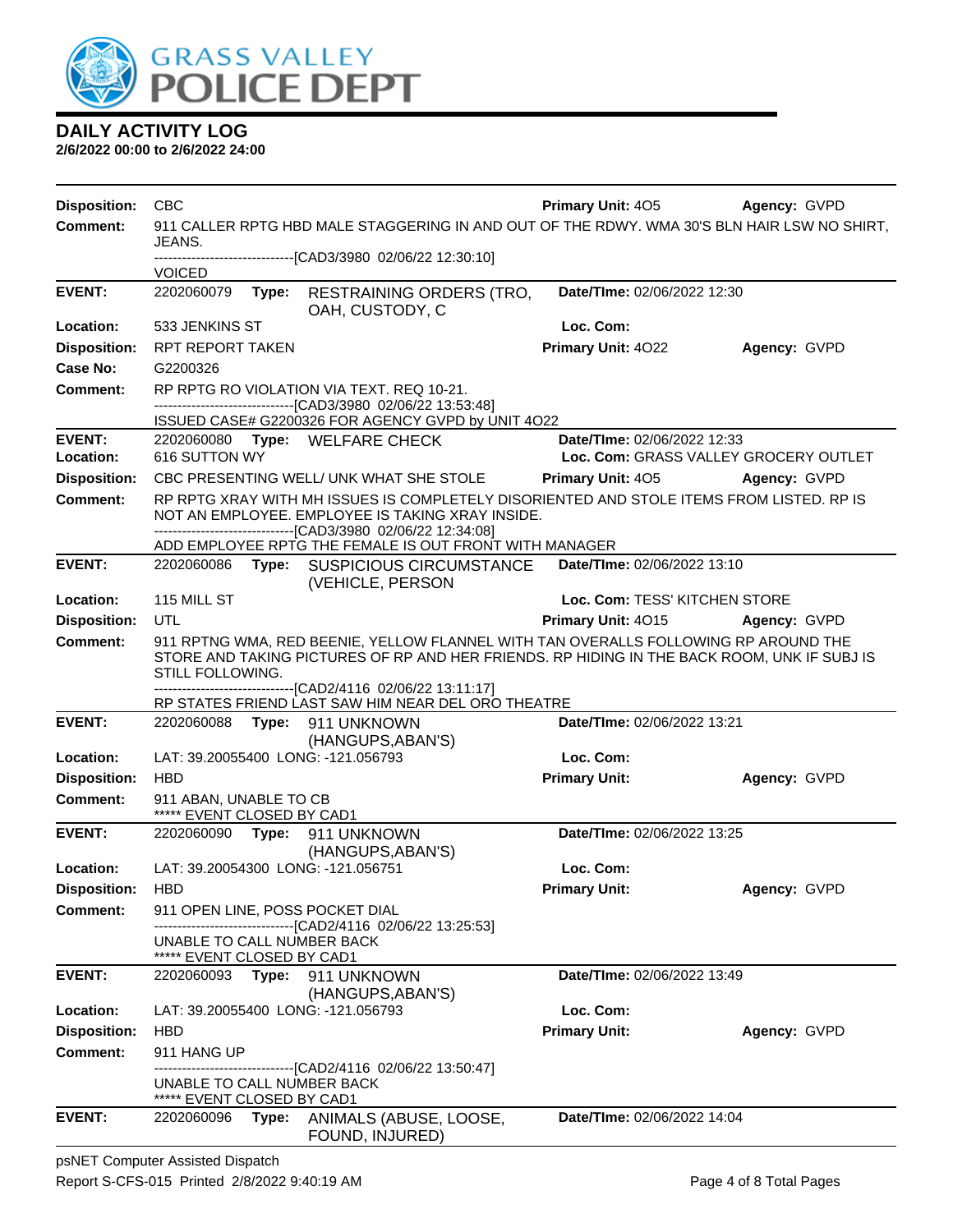

| Location:           | 131 EA EMPIRE ST                                                  |       |                                                                                                                                                                                                                                              | Loc. Com:                         |              |  |
|---------------------|-------------------------------------------------------------------|-------|----------------------------------------------------------------------------------------------------------------------------------------------------------------------------------------------------------------------------------------------|-----------------------------------|--------------|--|
| <b>Disposition:</b> | <b>CBC</b>                                                        |       |                                                                                                                                                                                                                                              | Primary Unit: 4023                | Agency: GVPD |  |
| <b>Comment:</b>     |                                                                   |       | RP RPTNG ONGOING ISSUES WITH SMALL BLK AND TAN BEAGLE DOG, CURRENTLY ON RP PROPERTY REQ<br>PICK UP. WHILE LAND LINE, DOG WAS RUNNING INSIDE RPS HOUSE<br>----------------------------------[CAD2/4116 02/06/22 14:08:20]                     |                                   |              |  |
|                     |                                                                   |       | RP CALLED BACK, STATED DOG IS NOW CONTAINED BY THE OWNER, REQ TO FILE A REPORT                                                                                                                                                               |                                   |              |  |
| <b>EVENT:</b>       |                                                                   |       |                                                                                                                                                                                                                                              | Date/TIme: 02/06/2022 14:13       |              |  |
| Location:           | 2297 NEVADA CITY HY                                               |       |                                                                                                                                                                                                                                              | Loc. Com:                         |              |  |
| <b>Disposition:</b> |                                                                   |       | CBC SUBJ ADV 1036 AND MOVED ALONG 98T                                                                                                                                                                                                        | Primary Unit: 4022                | Agency: GVPD |  |
| <b>Comment:</b>     | RP BELIEVES IT IS "BOYD".                                         |       | RP RPTNG MALE TRANSIENT WITH A CART CURRENTLY ON RPS PROPERTY, RP REQ HE BE MOVED ALONG.                                                                                                                                                     |                                   |              |  |
| <b>EVENT:</b>       | 2202060100                                                        | Type: | 911<br>UNKNOWN/HANGUPS, ABANS                                                                                                                                                                                                                | Date/TIme: 02/06/2022 14:22       |              |  |
| Location:           |                                                                   |       | LAT: 39.20055400 LONG: -121.056793                                                                                                                                                                                                           | Loc. Com:                         |              |  |
| <b>Disposition:</b> | <b>HBD</b>                                                        |       |                                                                                                                                                                                                                                              | <b>Primary Unit:</b>              | Agency: GVPD |  |
| Comment:            |                                                                   |       | 911 "TRYING TO FIX HIS PHONE" C4                                                                                                                                                                                                             |                                   |              |  |
| <b>EVENT:</b>       | 2202060108                                                        | Type: | <b>DISTURBANCE (NOISE,</b><br>MUSIC, VERBAL, BARKI                                                                                                                                                                                           | Date/TIme: 02/06/2022 15:08       |              |  |
| Location:           | 340 PLEASANT ST #38                                               |       |                                                                                                                                                                                                                                              | Loc. Com: GRASS VALLEY APARTMENTS |              |  |
| <b>Disposition:</b> | CBC KIDS IN PARK NEXT DOOR                                        |       |                                                                                                                                                                                                                                              | Primary Unit: 4022                | Agency: GVPD |  |
| <b>Comment:</b>     |                                                                   |       | RP STATES SHE HEARD A 4 YEAR OLD MALE JUV YELLING FOR HIS MOTHER TO STOP HITTING HIM. OCC'D<br>APROX 5 MINS AGO, RP STATES IT HAS HAPPENED BEFORE.<br>---------------------------------[CAD2/4116_02/06/22_15:09:48]                         |                                   |              |  |
|                     | HEARD ONLY, NOT SEEN BY RP                                        |       |                                                                                                                                                                                                                                              |                                   |              |  |
| <b>EVENT:</b>       | 2202060109                                                        | Type: | TRAFFIC (DUI, PARKING,<br>SPEED, HAZ                                                                                                                                                                                                         | Date/TIme: 02/06/2022 15:09       |              |  |
| Location:           | 124 EUREKA ST                                                     |       |                                                                                                                                                                                                                                              | Loc. Com:                         |              |  |
| <b>Disposition:</b> | <b>UTL</b>                                                        |       |                                                                                                                                                                                                                                              | Primary Unit: 4023                | Agency: GVPD |  |
| <b>Comment:</b>     | TEENAGER. TWD MAIN<br>REQ AREA CHECK                              |       | RP RPTG 23103 DRIVER IN RED HONDA CIVIC WHI FENDERS AND HOOD LOWERED WITH LOUD EXHAUST<br>DRIVES UP AND DOWN THE STREET SPEEDING TWICE A DAY. JUST SEEN 5 AGO. OCC'D BY MALE<br>-------------------------------[CAD1/4074 02/06/22 15:09:29] |                                   |              |  |
| <b>EVENT:</b>       | 2202060113 Type:                                                  |       | 911 UNKNOWN<br>(HANGUPS, ABAN'S)                                                                                                                                                                                                             | Date/TIme: 02/06/2022 15:34       |              |  |
| Location:           |                                                                   |       | LAT: 39.22755800 LONG: -121.068252                                                                                                                                                                                                           | Loc. Com:                         |              |  |
| <b>Disposition:</b> | MERGED 2202060114                                                 |       |                                                                                                                                                                                                                                              | <b>Primary Unit:</b>              | Agency: GVPD |  |
| Comment:            | 911 ABANDON<br>***** EVENT CLOSED BY CAD1 WITH COMMENT-2202060114 |       |                                                                                                                                                                                                                                              |                                   |              |  |
| <b>EVENT:</b>       | 2202060114 Type:                                                  |       | <b>SUSPICIOUS CIRCUMSTANCE</b><br>(VEHICLE, PERSON                                                                                                                                                                                           | Date/TIme: 02/06/2022 15:35       |              |  |
| Location:           | 444 SO AUBURN ST                                                  |       |                                                                                                                                                                                                                                              | Loc. Com:                         |              |  |
| <b>Disposition:</b> | <b>CBC</b>                                                        |       |                                                                                                                                                                                                                                              | Primary Unit: 4023                | Agency: GVPD |  |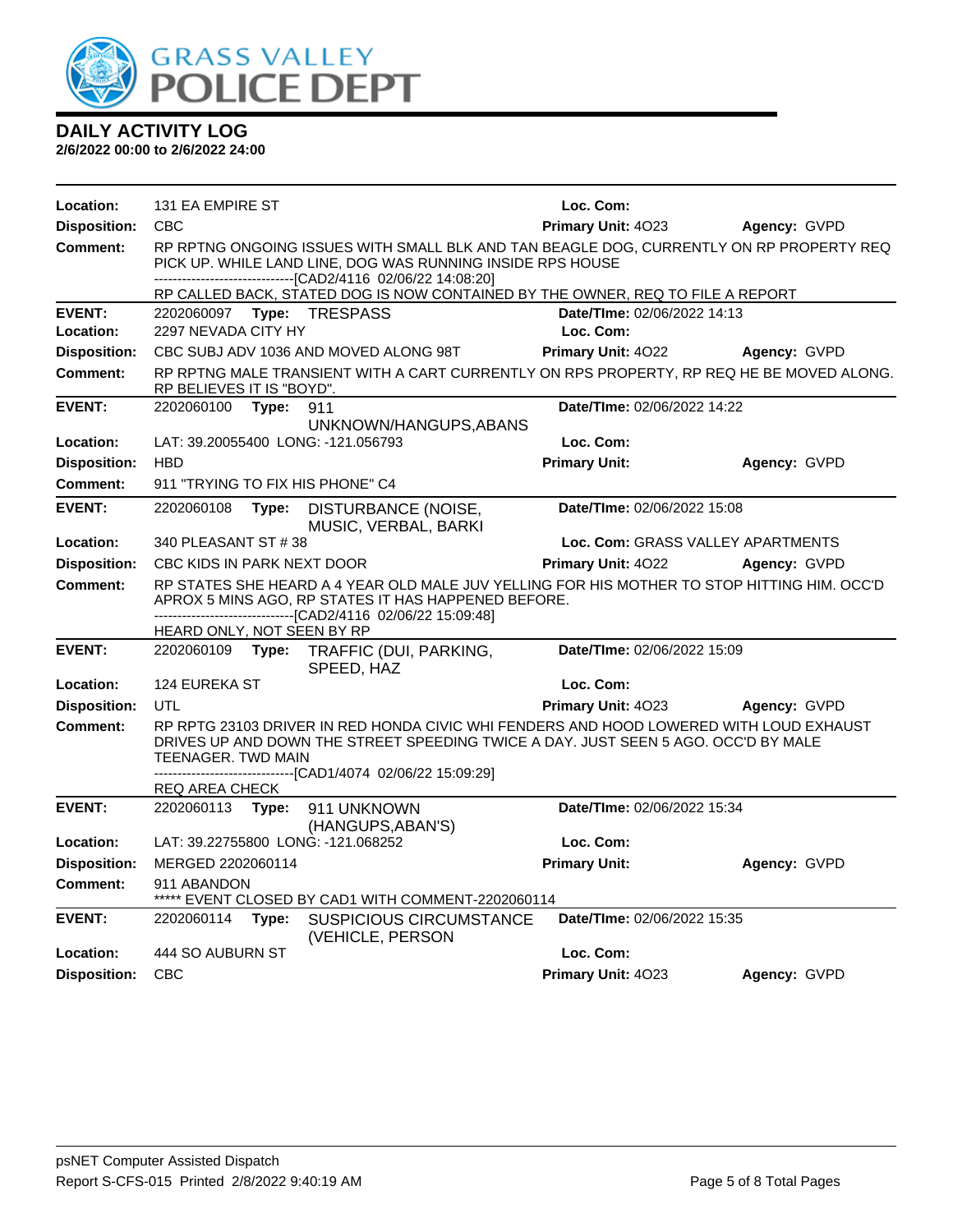

| <b>Comment:</b>            | 911 OCCURED 20 AGO, RPTG SU IS HARRASSING HIM AND WAS JUST LOOKING AT HIM THROUGH HIS<br>WINDOW, RP THINKS THE VEH HE IS IN IS STOLEN AND HE TOOK OFF TWRDS SAFEWAY. VEH DESC SILVER<br>4RUNNER W/ BLK RIMS UNK LP<br>------------------------------[MERGED CAD1/4074 02/06/2022 15:36:09]<br>MERGED 2202060113 TYPE: 911 |                                                                                                                |                                                             |              |  |  |
|----------------------------|---------------------------------------------------------------------------------------------------------------------------------------------------------------------------------------------------------------------------------------------------------------------------------------------------------------------------|----------------------------------------------------------------------------------------------------------------|-------------------------------------------------------------|--------------|--|--|
|                            | RP: PHONE: 3001002 (530)<br>COMMENTS: 911 ABANDON                                                                                                                                                                                                                                                                         | LOCATION: LAT: 39.22755800 LONG: -121.068252                                                                   |                                                             |              |  |  |
|                            | ------------------------------[MERGED CAD1/4074 02/06/2022 15:37:56]<br>MERGED 2202060115 TYPE: 911<br>LOCATION: LAT: 39.22755400 LONG: -121.068327<br>RP: PHONE: 3001002 (530)                                                                                                                                           |                                                                                                                |                                                             |              |  |  |
|                            | VM LEFT ON CB                                                                                                                                                                                                                                                                                                             |                                                                                                                |                                                             |              |  |  |
| <b>EVENT:</b>              |                                                                                                                                                                                                                                                                                                                           | (HANGUPS, ABAN'S)                                                                                              | Date/TIme: 02/06/2022 15:37                                 |              |  |  |
| Location:                  | LAT: 39.22755400 LONG: -121.068327                                                                                                                                                                                                                                                                                        |                                                                                                                | Loc. Com:                                                   |              |  |  |
| <b>Disposition:</b>        | MERGED 2202060114                                                                                                                                                                                                                                                                                                         |                                                                                                                | <b>Primary Unit:</b>                                        | Agency: GVPD |  |  |
| <b>Comment:</b>            | 911 ABAN                                                                                                                                                                                                                                                                                                                  | --------------------------[CAD3/3980_02/06/22_15:37:29]                                                        |                                                             |              |  |  |
|                            | VM LEFT ON CB                                                                                                                                                                                                                                                                                                             | ***** EVENT CLOSED BY CAD1 WITH COMMENT-2202060114                                                             |                                                             |              |  |  |
| <b>EVENT:</b>              |                                                                                                                                                                                                                                                                                                                           | 2202060121 Type: ALARMS/SILENT, AUDIBLE,                                                                       | Date/TIme: 02/06/2022 16:06                                 |              |  |  |
| Location:                  | <b>COMMERCIAL, RES</b><br>151 MCKNIGHT WY # F<br>Loc. Com: PARROT CELLULAR #19                                                                                                                                                                                                                                            |                                                                                                                |                                                             |              |  |  |
| <b>Disposition:</b>        | <b>HBD</b>                                                                                                                                                                                                                                                                                                                |                                                                                                                | <b>Primary Unit:</b>                                        | Agency: GVPD |  |  |
| <b>Comment:</b>            |                                                                                                                                                                                                                                                                                                                           | AUDIBLE, FRONT GLASS BREAK, WHILE LL RECIEVED CANCEL                                                           |                                                             |              |  |  |
|                            |                                                                                                                                                                                                                                                                                                                           |                                                                                                                |                                                             |              |  |  |
| <b>EVENT:</b><br>Location: | 2202060137 Type: TRESPASS<br>2297 NEVADA CITY HY                                                                                                                                                                                                                                                                          |                                                                                                                | Date/TIme: 02/06/2022 17:51<br>Loc. Com:                    |              |  |  |
| <b>Disposition:</b>        | CBC NEG TRES, NEG ITEMS IN RDWY                                                                                                                                                                                                                                                                                           |                                                                                                                | <b>Primary Unit: 4022</b>                                   | Agency: GVPD |  |  |
| <b>Comment:</b>            |                                                                                                                                                                                                                                                                                                                           | RP RPTG "BOYD" IS BACK ON HER PROPERTY AGAIN REQ HE BE MOVED ALONG.                                            |                                                             |              |  |  |
|                            | MERGED 2202060142 TYPE: THR<br><b>JSO TRACTOR SUPPLY</b>                                                                                                                                                                                                                                                                  | ------------------------------[MERGED CAD1/4074_02/06/2022 18:05:50]<br>LOCATION: NEVADA CITY HY/YUBA RIVER CT |                                                             |              |  |  |
|                            | RP:                                                                                                                                                                                                                                                                                                                       | COMMENTS: PER CHP/ WMA TRANSIENT W/HOODIE THROWING UNK ITEMS INTO THE RW                                       |                                                             |              |  |  |
| <b>EVENT:</b><br>Location: | 2202060142 Type: THREATS<br>NEVADA CITY HY/YUBA RIVER CT                                                                                                                                                                                                                                                                  |                                                                                                                | Date/TIme: 02/06/2022 18:04<br>Loc. Com: JSO TRACTOR SUPPLY |              |  |  |
| <b>Disposition:</b>        | MERGED 2202060137                                                                                                                                                                                                                                                                                                         |                                                                                                                | <b>Primary Unit:</b>                                        | Agency: GVPD |  |  |
| <b>Comment:</b>            |                                                                                                                                                                                                                                                                                                                           | PER CHP/ WMA TRANSIENT W/HOODIE THROWING UNK ITEMS INTO THE RW<br>EVENT CLOSED BY CAD1 WITH COMMENT-2202060137 |                                                             |              |  |  |
| <b>EVENT:</b>              | 2202060144<br>Type:                                                                                                                                                                                                                                                                                                       | TRAFFIC (DUI, PARKING,<br>SPEED, HAZ                                                                           | Date/TIme: 02/06/2022 18:14                                 |              |  |  |
| Location:                  | 49/20 STATE/DORSEY DR                                                                                                                                                                                                                                                                                                     |                                                                                                                | Loc. Com: SB                                                |              |  |  |
| <b>Disposition:</b>        | <b>HBD</b>                                                                                                                                                                                                                                                                                                                |                                                                                                                | <b>Primary Unit:</b>                                        | Agency: GVPD |  |  |
| <b>Comment:</b>            |                                                                                                                                                                                                                                                                                                                           | 911 23103 WHI HB LP PARTIAL" 6PJB", TRANSFER TO CHP<br>----------------------[CAD1/4074_02/06/22 18:16:04]     |                                                             |              |  |  |
|                            | <b>VOICED</b><br>***** EVENT CLOSED BY CAD1                                                                                                                                                                                                                                                                               |                                                                                                                |                                                             |              |  |  |
| <b>EVENT:</b>              | 2202060162<br>Type:                                                                                                                                                                                                                                                                                                       | DISTURBANCE (NOISE,                                                                                            | Date/TIme: 02/06/2022 21:16                                 |              |  |  |
| Location:                  | 105 W EMPIRE ST                                                                                                                                                                                                                                                                                                           | MUSIC, VERBAL, BARKI                                                                                           | Loc. Com: GOLDEN EMPIRE MARKET                              |              |  |  |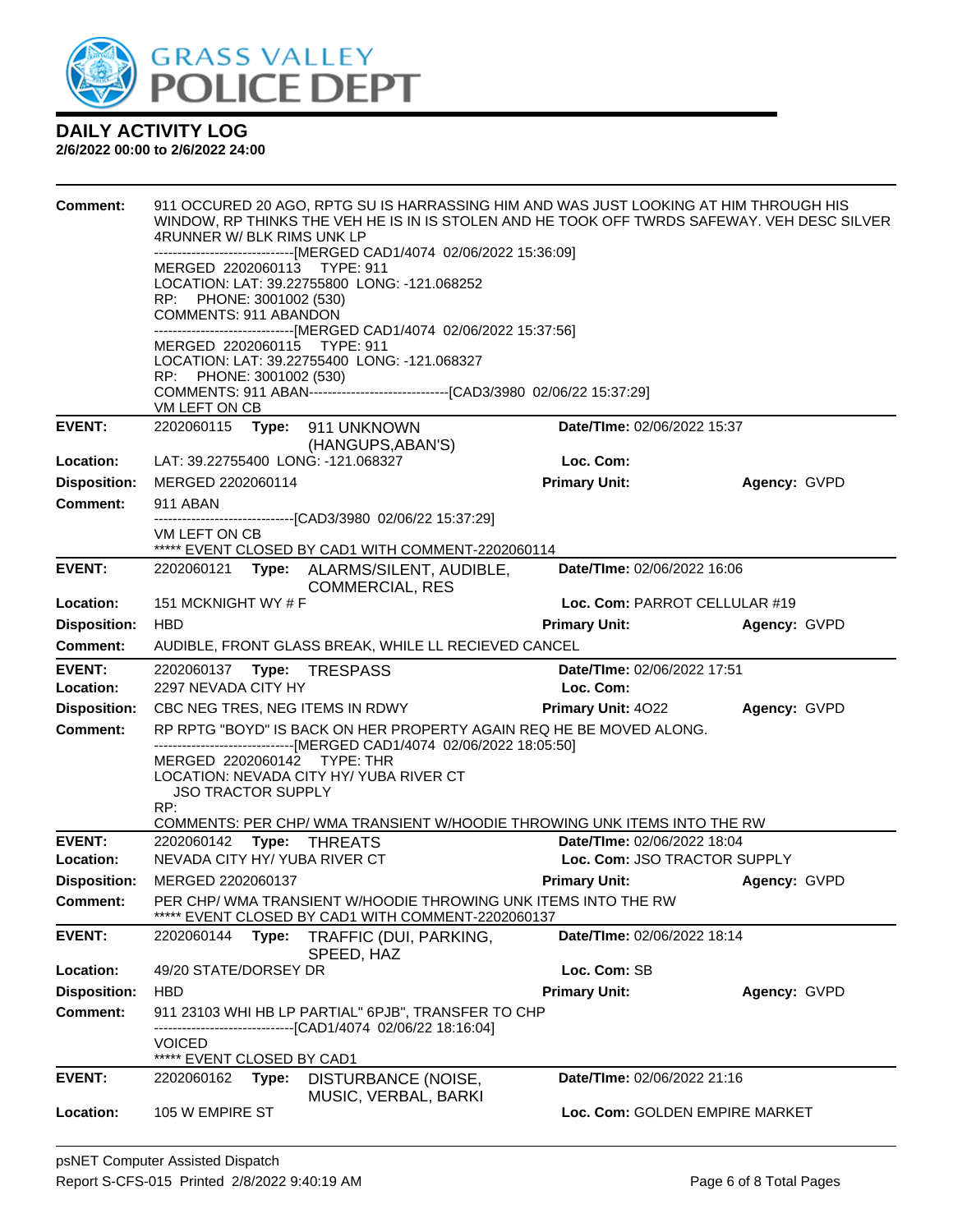

| <b>Disposition:</b>        | <b>CBC</b>                                                                                                     |                                                                                                                                                                                                                                                                                                                                                                                                                                                                                                                                                                                                                                                                                                                                                                                                                                                                                                                                                                                                                                                                                              | <b>Primary Unit: 4022</b>                           | Agency: GVPD |
|----------------------------|----------------------------------------------------------------------------------------------------------------|----------------------------------------------------------------------------------------------------------------------------------------------------------------------------------------------------------------------------------------------------------------------------------------------------------------------------------------------------------------------------------------------------------------------------------------------------------------------------------------------------------------------------------------------------------------------------------------------------------------------------------------------------------------------------------------------------------------------------------------------------------------------------------------------------------------------------------------------------------------------------------------------------------------------------------------------------------------------------------------------------------------------------------------------------------------------------------------------|-----------------------------------------------------|--------------|
| <b>Comment:</b>            | <b>ONLY</b>                                                                                                    | 911 RPTG 415 ESCALATING. 5 SUBJS. ASSOC VEH DRK COLORED VAN. WHILE LL, VAN DROVE AWAY. INFO                                                                                                                                                                                                                                                                                                                                                                                                                                                                                                                                                                                                                                                                                                                                                                                                                                                                                                                                                                                                  |                                                     |              |
| <b>EVENT:</b><br>Location: | 712 S AUBURN ST                                                                                                |                                                                                                                                                                                                                                                                                                                                                                                                                                                                                                                                                                                                                                                                                                                                                                                                                                                                                                                                                                                                                                                                                              | Date/TIme: 02/06/2022 21:21<br>Loc. Com: CFM        |              |
| <b>Disposition:</b>        | <b>RPT</b>                                                                                                     |                                                                                                                                                                                                                                                                                                                                                                                                                                                                                                                                                                                                                                                                                                                                                                                                                                                                                                                                                                                                                                                                                              | Primary Unit: 4022                                  | Agency: GVPD |
| Case No:                   | G2200327                                                                                                       |                                                                                                                                                                                                                                                                                                                                                                                                                                                                                                                                                                                                                                                                                                                                                                                                                                                                                                                                                                                                                                                                                              |                                                     |              |
| <b>Comment:</b>            | REF EVENT 2202060162                                                                                           |                                                                                                                                                                                                                                                                                                                                                                                                                                                                                                                                                                                                                                                                                                                                                                                                                                                                                                                                                                                                                                                                                              |                                                     |              |
|                            |                                                                                                                | -------------------------------[CAD1/4106 02/06/22 21:23:19]<br>EVENT LOCATION CHANGED FROM CFM S AUBURN<br>------------------------------[CAD1/4106 02/06/22 21:29:45]                                                                                                                                                                                                                                                                                                                                                                                                                                                                                                                                                                                                                                                                                                                                                                                                                                                                                                                      |                                                     |              |
|                            |                                                                                                                | ISSUED CASE# G2200327 FOR AGENCY GVPD by UNIT 4O22                                                                                                                                                                                                                                                                                                                                                                                                                                                                                                                                                                                                                                                                                                                                                                                                                                                                                                                                                                                                                                           |                                                     |              |
| <b>EVENT:</b>              |                                                                                                                | 2202060169 Type: SUSPICIOUS CIRCUMSTANCE<br>(VEHICLE, PERSON                                                                                                                                                                                                                                                                                                                                                                                                                                                                                                                                                                                                                                                                                                                                                                                                                                                                                                                                                                                                                                 | Date/TIme: 02/06/2022 22:22                         |              |
| Location:                  | 1983 NEVADA CITY HY                                                                                            |                                                                                                                                                                                                                                                                                                                                                                                                                                                                                                                                                                                                                                                                                                                                                                                                                                                                                                                                                                                                                                                                                              | Loc. Com: KFC                                       |              |
| <b>Disposition:</b>        | <b>CBC</b>                                                                                                     |                                                                                                                                                                                                                                                                                                                                                                                                                                                                                                                                                                                                                                                                                                                                                                                                                                                                                                                                                                                                                                                                                              | Primary Unit: 404                                   | Agency: GVPD |
| <b>Comment:</b>            |                                                                                                                | RP REPORTING SUBJS USING HS IN A BLK DODGE PICKUP IN THE PARKING LOT<br>------------------------[CAD1/4106 02/06/22 22:23:21]                                                                                                                                                                                                                                                                                                                                                                                                                                                                                                                                                                                                                                                                                                                                                                                                                                                                                                                                                                |                                                     |              |
|                            | PER RP 2 MALES AND FEMALE                                                                                      |                                                                                                                                                                                                                                                                                                                                                                                                                                                                                                                                                                                                                                                                                                                                                                                                                                                                                                                                                                                                                                                                                              |                                                     |              |
| <b>EVENT:</b>              |                                                                                                                | 2202060171 Type: DISTURBANCE (NOISE,<br>MUSIC, VERBAL, BARKI                                                                                                                                                                                                                                                                                                                                                                                                                                                                                                                                                                                                                                                                                                                                                                                                                                                                                                                                                                                                                                 | Date/TIme: 02/06/2022 22:36                         |              |
| Location:                  | 110 DORSEY DR #11                                                                                              |                                                                                                                                                                                                                                                                                                                                                                                                                                                                                                                                                                                                                                                                                                                                                                                                                                                                                                                                                                                                                                                                                              | Loc. Com:                                           |              |
| <b>Disposition:</b>        | <b>CBC</b>                                                                                                     |                                                                                                                                                                                                                                                                                                                                                                                                                                                                                                                                                                                                                                                                                                                                                                                                                                                                                                                                                                                                                                                                                              | <b>Primary Unit: 404</b>                            | Agency: GVPD |
| <b>Comment:</b>            | 911 HANG UP                                                                                                    |                                                                                                                                                                                                                                                                                                                                                                                                                                                                                                                                                                                                                                                                                                                                                                                                                                                                                                                                                                                                                                                                                              |                                                     |              |
|                            | RP DECLINED MEDICAL<br><b>UNK WEAPONS</b><br>SUBJS ARE POSS HBD<br>RP CANT HEAR 415 ANYMORE<br>1039 CALFIRE C2 | --------------------------------[CAD3/4051 02/06/22 22:38:40]<br>EVENT CALL TYPE CHANGED FROM 911<br>EVENT LOCATION CHANGED FROM LAT: 39.23085800 LONG: -121.045346 GRASS VALLEY<br>------------------------------[CAD3/4051 02/06/22 22:39:36]<br>ON CALLBACK, PER TRANSLATOR 415 BETWEEN MULTIPLE SUBJS. PARTIES SEPERATED<br>---------------------------------[CAD3/4051_02/06/22 22:40:17]<br>415 BETWEEN FAMILY MEMBERS<br>-------------------------------[CAD3/4051 02/06/22 22:40:59]<br>-------------------------------[CAD3/4051 02/06/22 22:41:03]<br>EVENT LOCATION CHANGED FROM 110 DORSEY DR GV<br>-------------------------------[CAD3/4051 02/06/22 22:41:52]<br>------------------------------[CAD3/4051 02/06/22 22:42:27]<br>-------------------------------[CAD3/4051 02/06/22 22:43:57]<br>RP IS IN BEDROOM WITH DOOR CLOSED<br>-------------------------------[CAD3/4051 02/06/22 22:44:19]<br>---------------------------------[CAD1/4106 02/06/22 22:57:15]<br>-------------------------------[CAD3/4051 02/06/22 23:16:08]<br>VI TRANSPORTED VIA AMBULANCE VOLUNTARY |                                                     |              |
| <b>EVENT:</b>              | 2202060178                                                                                                     | <b>WEAPONS (BRANDISH, PROM</b><br>Type:                                                                                                                                                                                                                                                                                                                                                                                                                                                                                                                                                                                                                                                                                                                                                                                                                                                                                                                                                                                                                                                      | <b>Date/Time: 02/06/2022 23:21</b>                  |              |
|                            |                                                                                                                | SHOOTING, ANY                                                                                                                                                                                                                                                                                                                                                                                                                                                                                                                                                                                                                                                                                                                                                                                                                                                                                                                                                                                                                                                                                |                                                     |              |
| Location:                  | <b>GATES PL</b>                                                                                                |                                                                                                                                                                                                                                                                                                                                                                                                                                                                                                                                                                                                                                                                                                                                                                                                                                                                                                                                                                                                                                                                                              | Loc. Com: 100 FT FROM SPIRIT HOUSE ON THE<br>STREET |              |
| <b>Disposition:</b>        | <b>CBC</b>                                                                                                     |                                                                                                                                                                                                                                                                                                                                                                                                                                                                                                                                                                                                                                                                                                                                                                                                                                                                                                                                                                                                                                                                                              | Primary Unit: 404                                   | Agency: GVPD |